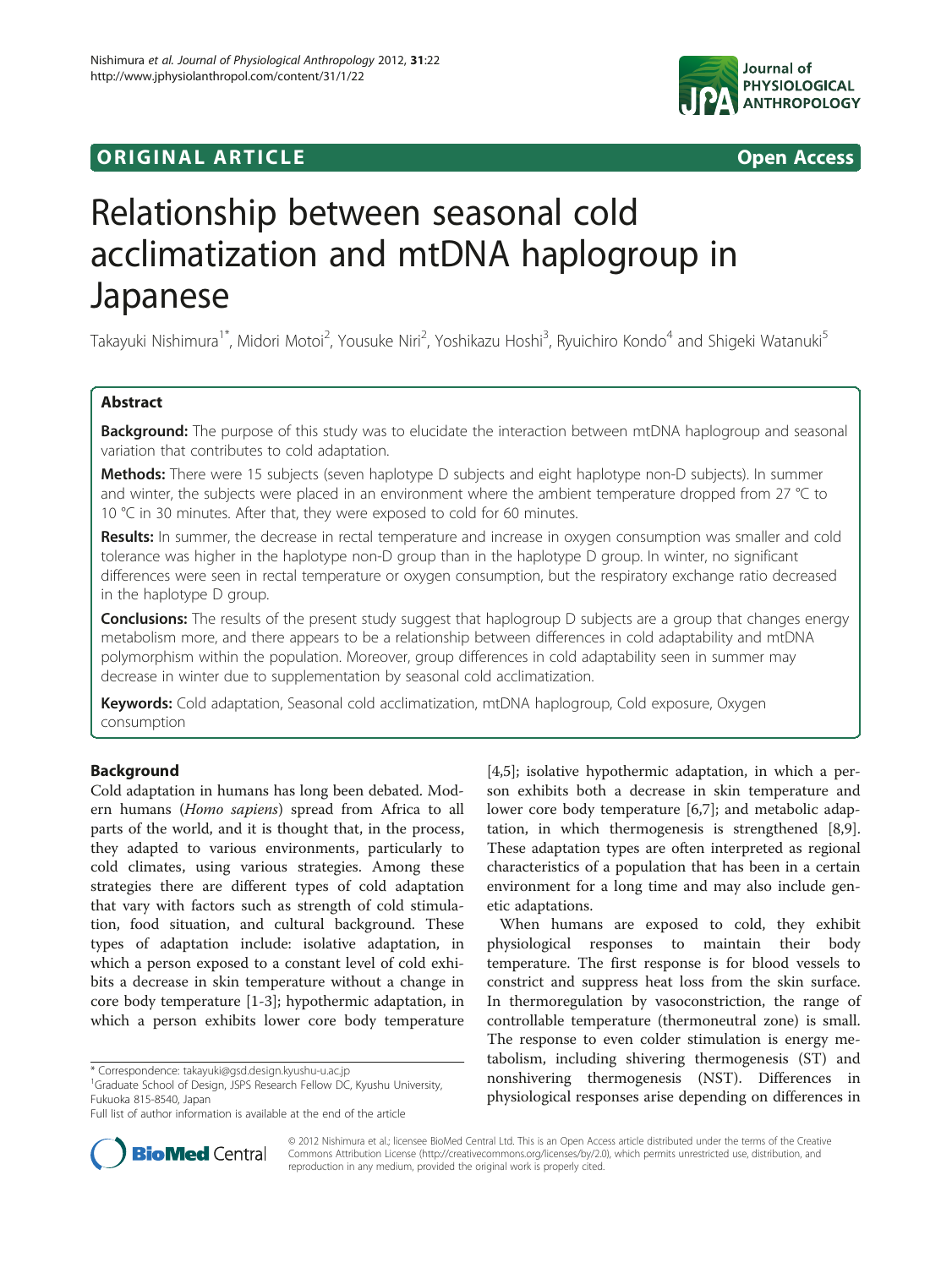the type of adaptation. Examples of this difference are individuals with strong heat insulation ability due to vasoconstriction and individuals who exhibit an early response via metabolism. These variations are not considered statistical errors, but rather physiological differences or physiological polytypisms, resulting from individual differences in adaptation strategy. In addition to sex and age, these differences are also influenced by environmental factors associated with aspects such as season, lifestyle habits, genotype, and other genetic factors that act as the base, while these factors are also associated with morphological characteristics [\[10-12](#page-9-0)]. The type of physiological response to cold adaptation is thought to be largely built on the interaction between environmental and genetic factors. However, few studies have focused on the genetic factors.

In short-term cold acclimatization studies during which subjects were exposed to cold stimulation in an artificial climate chamber with a room temperature of 5 °C or were immersed in cold water, the heat insulation capacity was reportedly enhanced by a reduction in blood flow following acclimatization associated with a decrease in thermogenesis, a delay in shivering, and a decrease in distal skin temperature [\[13,14\]](#page-9-0). In contrast, no changes were seen in core body temperature and mean skin temperature from cold acclimation after cold exposure in a 5 °C room for 2 hours per day for 11 days [[15\]](#page-9-0). According to different studies on relatively long seasonal acclimatization, after acclimatization in winter the shivering and thermogenesis were reported to decrease [[2\]](#page-9-0), show no change [\[16](#page-9-0)-[18](#page-9-0)], or increase [\[19-22](#page-9-0)]. Skin temperature has also been reported to decrease [[15\]](#page-9-0), show no change [\[20\]](#page-9-0), or increase [\[21,22](#page-9-0)]. Cold acclimatization in humans is thus reported to have a seasonal component, but there is currently no consensus on the nature of this component. In addition to individual differences, this component may vary with the level of cold stimulation depending on factors such as exposure conditions and amount of clothing. Cold water immersion and other types of strong cold stimulation are often reported to result in a decrease in skin temperature and a decrease in thermogenesis [\[13,14](#page-9-0)], suggesting that the strength of the temperature environment may also affect the population in studies on seasonality because the strength of cold stimulation depends on their area of habitation.

Few studies have explained genetic factors related to the cold tolerance response, adaptation, and acclimatization. Generally speaking, morphological differences in mammals among different populations of the same species are based on genetic factors, as specified by Allen's rule and Bergmann's rule. From a physiological perspective, metabolic adaptations that rely on a higher basal metabolic rate or thermogenesis, such as

those seen in Inuit people, are thought to be genetic adaptations [\[23](#page-9-0)], but the underlying mechanism is not yet clear. According to recent reports, mitochondria and their genomes that may influence genetic factors for cold tolerance may partially elucidate this mechanism [\[24-](#page-9-0) [26\]](#page-9-0). Mitochondria are the basis for energy metabolism, which serves an important role in the cold tolerance response. The thermogenic response to cold stimulation includes ST by skeletal muscles and NST by internal organs and brown adipose cells, and thermogenesis is performed in these tissues and cells through mitochondria. In many previous studies, changes in the amount of thermogenesis (metabolic rate, oxygen consumption) have been argued to depend on the presence or absence of shivering [[2](#page-9-0),[13](#page-9-0),[14](#page-9-0)]. However, recent studies have reported an increase in thermogenesis even in conditions when shivering does not occur [[21,22\]](#page-9-0), and they have suggested that NST is involved in cold tolerance [[27-29](#page-9-0)]. The latest studies have shown that brown adipose cells also become activated by cold stimulation in adults, and they may play a part in thermoregulation [[30\]](#page-9-0). According to another report, brown adipose cells are highly active in winter and their activity declines as humans age [[31\]](#page-9-0). Uncoupling protein is also present in mitochondria in skeletal muscles, suggesting that NST takes place there [[32,33\]](#page-9-0). Thoughts on ST and NST have thus changed, and variation within single individuals has been suggested.

As mitochondria have their own genome, this genome may influence functional differences in mitochondria. Because of their evolutionary neutrality, the mitochondrial genome is an important means of understanding human migrations with accompanying age estimates [[34\]](#page-9-0). In recent reports, other researchers have claimed that adaptations to climate have been made by mtDNA regulating the balance of ATP generation and thermogenesis in oxidative phosphorylation of mitochondria [[24-26](#page-9-0)]. Thermogenesis here is not that produced by cold stimulation, but rather by cellular-level thermogenesis released during ATP generation. The principle is similar to that of an engine, in which the process of generating energy from raw materials is never 100% efficient, with some heat always escaping. While the efficiency of ATP generation varies depending on the conditions [[25\]](#page-9-0), it has been suggested that mitochondria of populations that have adapted to cold have a basal metabolism that generates heat more easily, so the influence of thermogenesis is greater, even with the same amount of oxygen consumption. This means that a large volume of heat may be obtained in states such as ST and NST and basal metabolism where oxygen is consumed. In relation to this hypothesis, it has often been reported that mtDNA polymorphism influences physiology in modern humans, mostly via energy metabolism systems.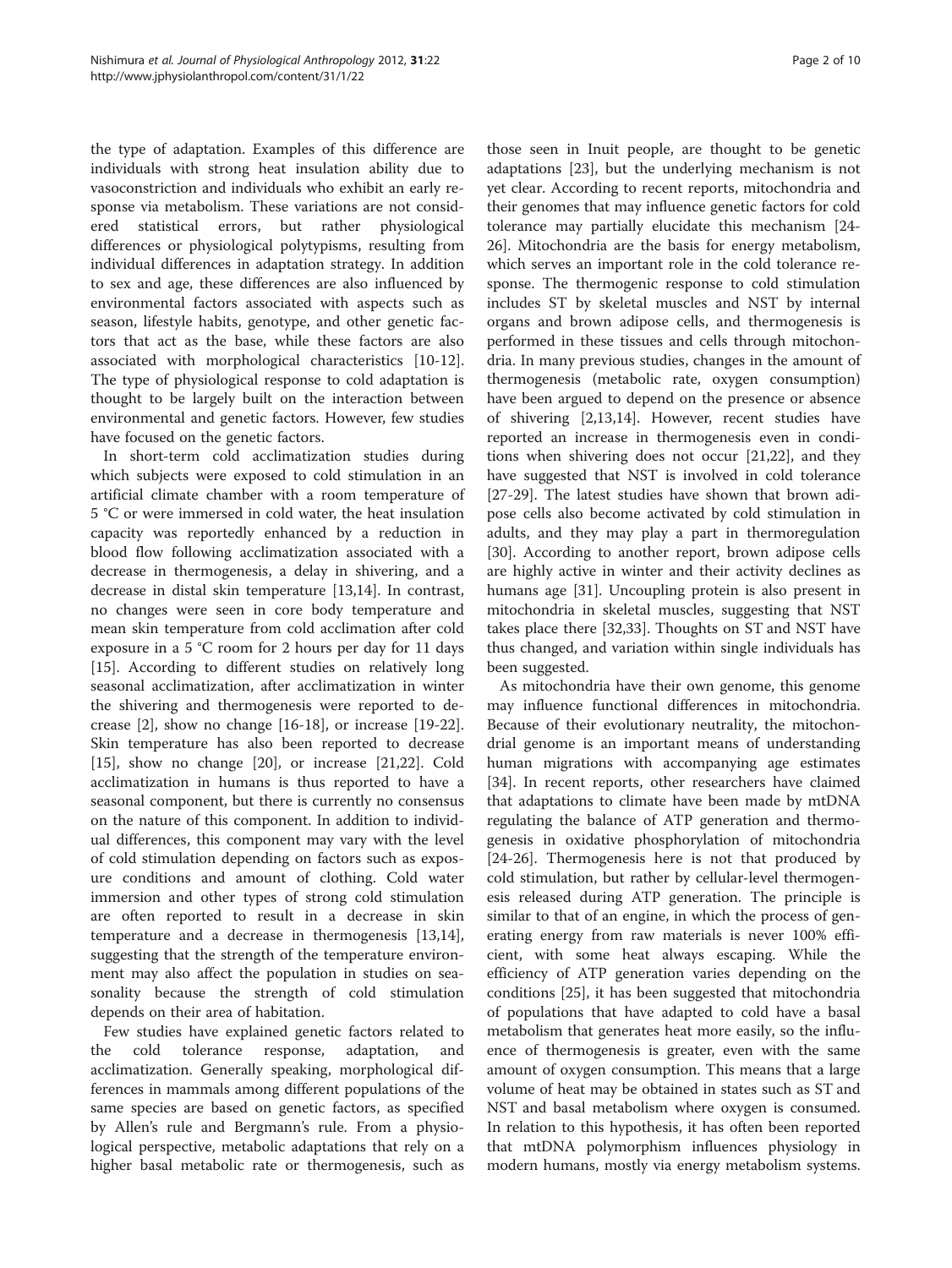For example, maximum oxygen consumption is small in haplogroup J people [\[35](#page-9-0)], there are differences between haplotypes in the risk of developing diabetes or other lifestyle-related diseases that are closely related to energy metabolism [[36\]](#page-9-0), there is an association between basal metabolism and mtDNA polymorphism [\[37\]](#page-9-0), and there is an association between acute altitude sickness and mtDNA polymorphism [[38\]](#page-9-0), In cold adaptation studies carried out by our research group in summer [\[39](#page-9-0)], people with haplogroup D – the most common haplotype in Japanese people – showed the same amount of oxygen consumption during cold exposure but a smaller decrease in rectal temperature compared with haplogroup non-D people. The results of this study suggested that mtDNA polymorphism is one factor that causes variation in cold tolerance.

While the above findings suggest that genetic factors have some sort of influence on seasonal acclimatization and acclimatization to repetitive exposure, this has yet to be argued. In particular, there is a need to investigate how genetic factors affect differences in physiological responses between summer, during which there is no cold acclimatization, and winter, during which there is cold acclimatization. There are different arguments about how to define cold tolerance. In the present study, high cold tolerance was defined as a small decrease in core body temperature in response to an increase in energy metabolism. This definition was used because, during cold stimulation that exceeds the zone for insulation thermoregulation by skin vasoconstriction, an increase in energy metabolism is the only means for thermoregulation, and the relationship between energy metabolism and core body temperature becomes very important. Theoretically, a cold tolerance response that relies on inherent genetics is predicted to play a large role in maintaining body temperature in summer and a smaller role in winter due to cold acclimatization. The reason for this difference may be adaptive seasonal variation from summer to winter that has been reported in many previous studies. More specifically, if mtDNA polymorphism is involved in energy metabolism, it may play some part in determining whether metabolic adaptation is exhibited or isolative adaptation is exhibited in response to an equal amount of stimulation. The present study thus focused on mtDNA polymorphism and aimed to elucidate how changes in cold tolerance and season occur with

the interaction between the seasonal cold acclimatization and haplogroup. While the sample size may be too small to determine genetic effects, the same methods were used in a study conducted in the summer, and the same subjects were examined to control for body mass index and body surface area as much as possible.

# **Methods**

#### DNA analysis

Total DNA was extracted from hair shafts by digestion in extraction buffer using ISOHAIR (Code No. 319– 03401; Nippon Gene, Tokyo, Japan.

The mtDNA gene spacer D-loop was amplified by PCR using primers M13RV-L15996 and M13(−21)-H408. The analyzed sequences of the D-loop primers were as follows: mtDNA L15996, 5'-CTCCACCATTAG- $CACCCAAAGC-3'$ ; and mtDNA H408, 5'-CTGTT-AAAAGTGCATACCGCCA-3'.

The thermocycling profile consisted of an initial denaturation step at 94 °C for 1 minute, followed by 32 cycles for 30 seconds at 94 °C, 30 seconds at 56 °C, and 75 seconds at 72 °C. Purified DNA was sequenced in both directions using the ABI PRISM 310 Genetic Analyzer (Applied Biosystems, Foster City, CA, USA) with a BigDye Terminator v3.1 Cycle Sequencing Kit (Applied Biosystems).

## Participants

To find genetic effects, variations in morphological characteristics within subjects were minimized, since cold adaptability depends on morphological characteristics. Participants were divided into haplogroup D (D4) and haplogroup non-D (not common in the northern zone) because the number of participants was limited in this experiment. A total of 15 subjects who participated in the cold exposure experiment, including seven haplotype D (D4) students and eight students of haplotype non-D, were selected so that there were no significant differences in morphological characteristics (height, weight, body mass index, body surface area, body fat), as shown in Table 1. The haplogroups of non-D subjects were M7a (four subjects), M7c (one subject), F2a (one subject), and B4 (two subjects). Body surface area was calculated by Kurazumi's formula [[40\]](#page-9-0), and body fat was calculated by Brozek's formula [[41\]](#page-9-0). The subjects were born in Fukuoka Prefecture or neighboring prefectures,

| Season | Haplotype     | Height (cm)   | Weight (kg)  | Body mass index | Body surface area $(m2)$ | Body fat (%)   |
|--------|---------------|---------------|--------------|-----------------|--------------------------|----------------|
| Summer | $D(n=7)$      | $172.7 + 5.8$ | $62.4 + 5.6$ | $20.8 + 1.8$    | $1.73 + 0.09$            | $13.6 \pm 2.2$ |
|        | Non-D $(n=8)$ | $171.1 + 4.1$ | $59.1 + 4.0$ | $20.2 + 1.1$    | $1.69 + 0.06$            | $14.1 \pm 2.0$ |
| Winter | $D(n=7)$      | $173.1 + 5.6$ | $61.2 + 5.7$ | $20.4 + 1.8$    | $1.72 + 0.08$            | $13.3 + 2.4$   |
|        | Non-D $(n=8)$ | $171.8 + 3.9$ | $59.3 + 4.6$ | $20.1 + 1.1$    | $1.70 + 0.07$            | $14.4 + 2.3$   |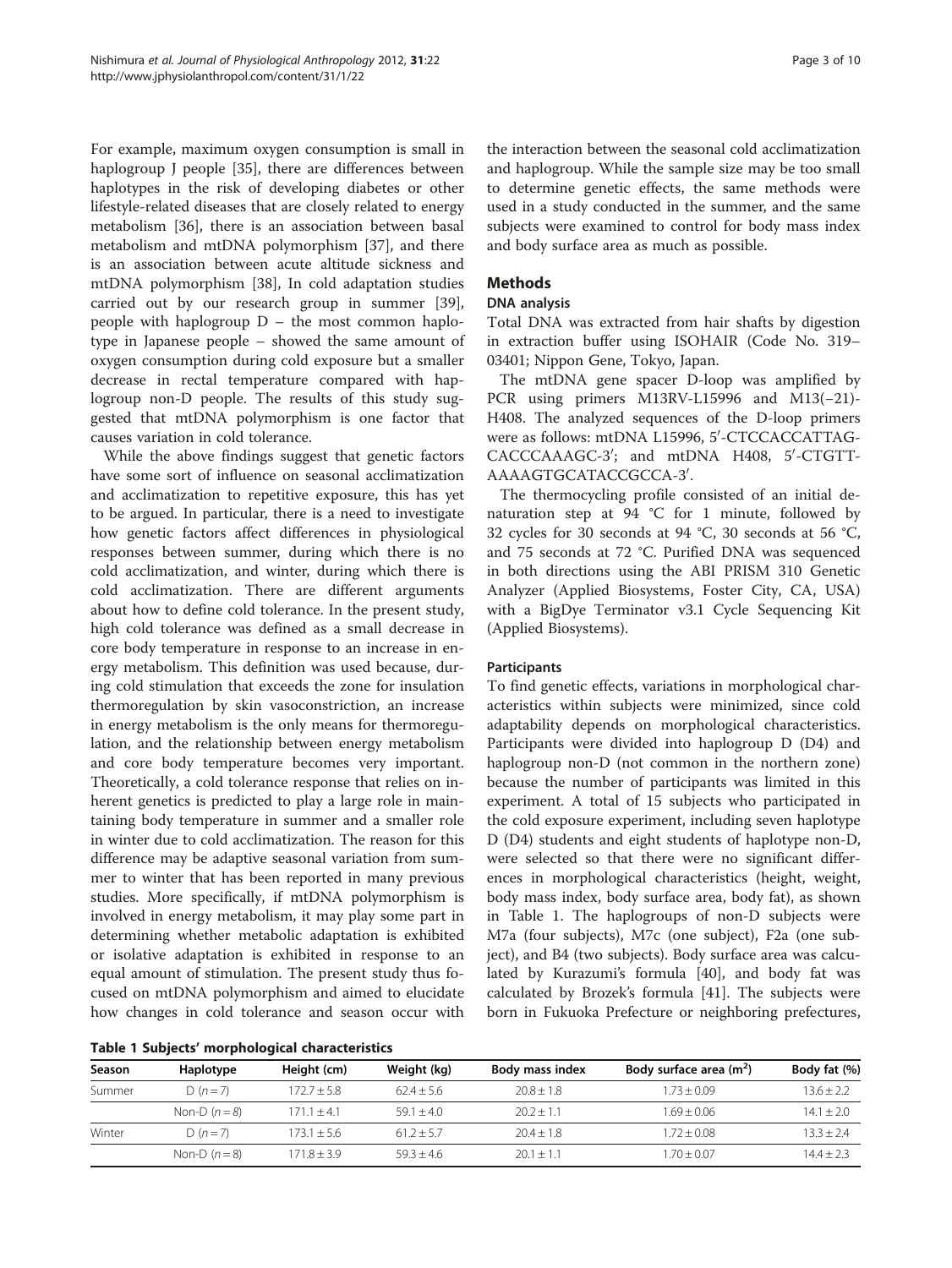<span id="page-3-0"></span>and they did not include any individuals who participated regularly in vigorous sports. The mtDNA analysis was performed with approval from the Ethics Committee for Genome-gene Analysis of the Graduate School of Medicine, Kyushu University. In addition, mtDNA information obtained in our study was anonymously treated and managed by the Gene Therapeutic Information Center of the university.

# Measurements

The experiments were conducted in Fukuoka during summer (August to September) and winter (February to March), and the mean temperature in summer was 29.0 °C and in winter was 8.5 °C. Measurement sensors were attached to subjects in an environment with a temperature of 27 °C in preparation for the experiment. The subjects rested quietly for 15 minutes in an artificial climate chamber, and then the cold exposure commenced. The artificial climate chamber was programmed so that the ambient temperature dropped to 10 °C in approximately 30 minutes, after which there was exposure to cold (10 °C) for 60 minutes.

The parameters recorded were rectal temperature, skin temperature (seven places), oxygen consumption, blood pressure, electrocardiogram, and a subjective evaluation. The rectal temperature probe was inserted to a depth of 13 cm beyond the anal sphincter. The skin temperature sensors were attached with surgical tape to measurement ments were made continuously at intervals of 2 seconds using a data logger (LT-8A; Gram Corporation, Saitama, Japan). Mean skin temperature was calculated from the seven-point method of Hardy–DuBois[\[42](#page-9-0)]. Distal skin temperature was derived using the following equation involving arm, hand, feet and leg temperatures :

Distal skin temperature  $= (0.14 \times T_{arm} + 0.05)$  $\times T_{\text{hand}} + 0.07 \times T_{\text{feet}}$  $(1.13 \times T_{\text{leg}})/0.39$ 

The weighting factor for each body segment was based on Hardy and Du Bois, 0.39 being the relative surface area of the distal and proximal regions, respectively. Oxygen consumption was measured with a respiratory gas analyzer (AE-300S; Minato Medical Science, Osaka, Japan) through a breathing tube using a mask to measure expired gas (Rudolph mask; Nihon Kohden, Tokyo, Japan).

# Statistical analysis

Morphological data were compared by unpaired  $t$  test. Physiological data were compared using three-way (haplogroup and season and time) analysis of variance. All data are expressed as the mean ± standard error, and  $P < 0.05$  was considered significant.



D ( $\equiv$ ; n = 7), and winter non-D ( $\Box$ ; n = 8) groups. \*P < 0.05 compared with summer D ( $\bullet$ ) and summer non-D ( $\bigcirc$ ),  ${}^{3}P$  < 0.05 compared with summer D ( $\bullet$ ) and winter D ( $\bullet$ ), and  ${}^{\text{b}}P$  < 0.05 compared with summer non-D (O) and winter non-D ( $\Box$ ). In a post hoc test, rectal temperatures at rest (0 min) were lower in winter than in summer for both groups. Rectal temperatures of haplogroup D subjects when exposed to cold during winter were significantly lower at all time points than exposure during summer (P < 0.05). In contrast, non-D subjects had significantly lower rectal temperatures 0 to 40 minutes after the start of exposure compared with summer ( $P < 0.05$ ), but no seasonal difference was seen after 50 minutes. In summer, haplogroup D subjects had higher rectal temperatures than haplogroup non-D subjects 70, 80, and 90 minutes after the start of cold exposure  $(P < 0.05)$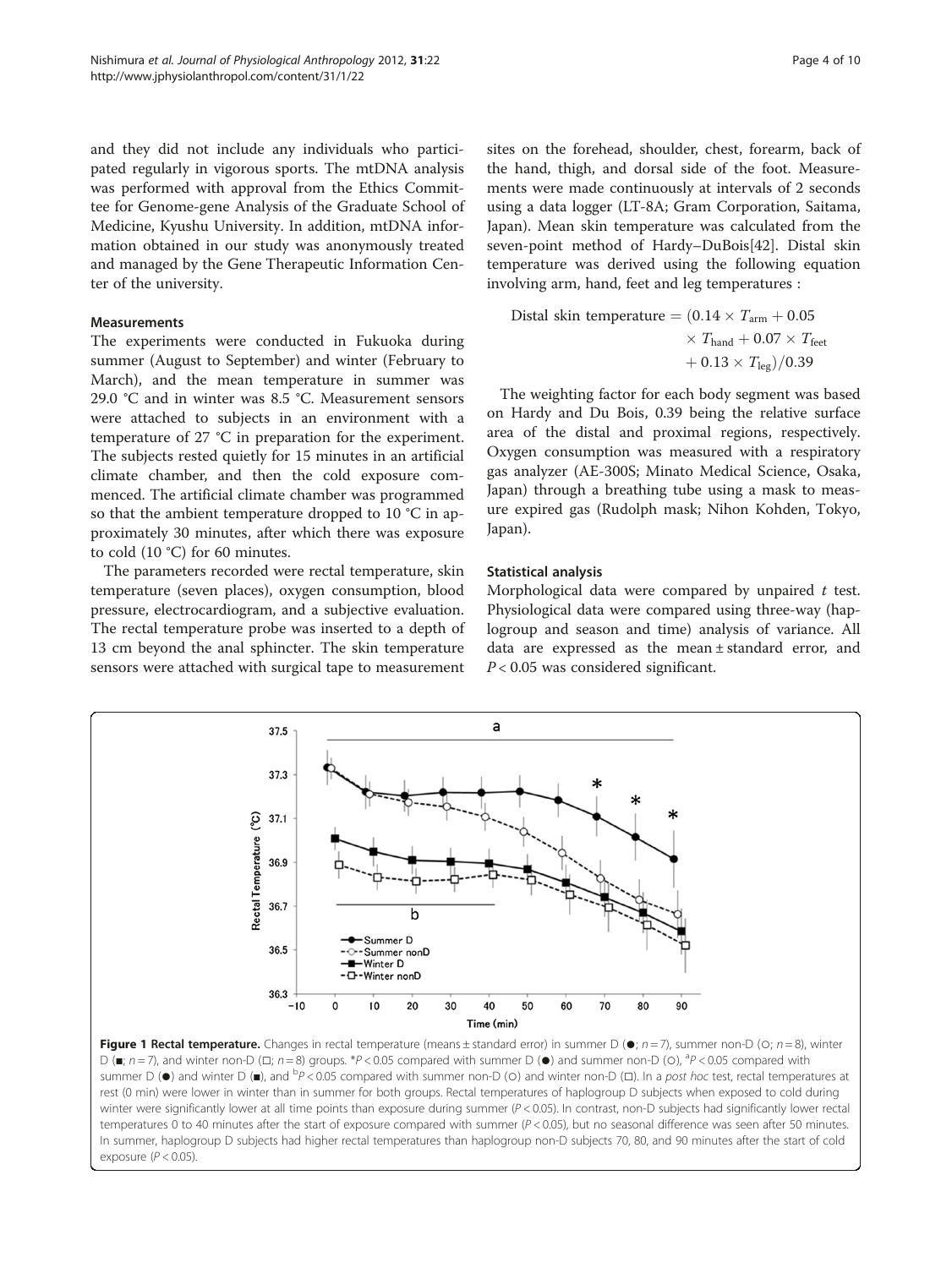## <span id="page-4-0"></span>Results

## Rectal temperature

Analysis of variance revealed significant differences in the main effect of season  $(F_{(1,13)} = 14.50, P < 0.005)$  and the main effect of time  $(F_{(9,117)} = 36.63, P < 0.001)$  for rectal temperature (Figure [1\)](#page-3-0). The interaction of season and time was significant  $(F_{(9,117)} = 2.383, P < 0.05)$ . The interaction of season and haplogroup and time was also significant  $(F_{(9,117)} = 5.168, P < 0.001)$ .

In a *post hoc* test, rectal temperatures at rest (0 minutes) in a 27 °C room were lower in winter than in summer for both groups. Rectal temperatures of haplogroup D subjects when exposed to cold during winter were significantly lower at all time points than when exposed during summer  $(P < 0.05)$ . In contrast, non-D subjects had significantly lower rectal temperatures 0 to 40 minutes after the start of exposure compared with summer  $(P < 0.05)$ , but no significant seasonal difference was seen after 50 minutes. In summer, haplogroup D subjects had higher rectal temperatures than non-D subjects 70, 80, and 90 minutes after the start of cold exposure ( $P < 0.05$ ).

#### Changes in rectal temperature

The main effects of season  $(F_{(1,13)} = 6.236, P < 0.05)$  and time  $(F_{(9,117)} = 36.609, P < 0.001)$  were significant for changes in rectal temperature (Figure 2). There was a significant interaction between group and season (F  $(1.13) = 7.106$ ,  $P < 0.005$ ) and between season and time (F)  $(9,117) = 2.376$ ,  $P < 0.05$ ). The interaction among group, season, and time was also significant  $(F_{(9,117)} = 5.170$ ,  $P < 0.001$ ).

In a *post hoc* test, rectal temperatures were significantly lower from 40 minutes after the start of cold exposure only in the summer non-D subjects ( $P < 0.05$ ).

#### Oxygen consumption

The main effect of time was significant  $(F_{(9,117)} = 44.815$ ,  $P < 0.005$ ) for oxygen consumption (Figure [3\)](#page-5-0). There was also a significant interaction between group, season, and time  $(F_{(9,117)} = 2.57, P < 0.005)$ .

In a post hoc test, oxygen consumption of haplogroup D subjects tended to be lower in winter than in summer 20 and 30 minutes after the start of exposure  $(P < 0.1)$ . In addition, in summer haplogroup D subjects had significantly lower oxygen consumption than non-D subjects at 80 and 90 minutes ( $P < 0.05$ ). In the non-D subjects, oxygen consumption was significantly lower in winter than in summer 90 minutes after the start of exposure  $(P < 0.05)$ .

#### Mean skin temperature

The main effect of time was significant  $(F_{(9,117)} = 1424.95$  $P < 0.001$ ) for mean skin temperature (Figure [4\)](#page-5-0). There was a significant interaction between season and time (F  $(9,117) = 8.65$ ,  $P < 0.001$ ). There was no interaction among group, season, and time  $(F_{(9,117)} = 1.81, p = 0.074)$ . In a post hoc test, skin temperature at rest prior to cold exposure was lower in winter than in summer in both haplogroups.

# Rectal temperature and oxygen consumption during cold exposure

The haplogroup D subjects showed a similar pattern of changes in summer and winter for rectal temperature and oxygen consumption (Figure [5\)](#page-6-0). In the non-D subjects, rectal temperature decreased irrespective of increasing oxygen consumption in summer, but rectal temperature change showed a similar pattern to that shown by haplogroup D subjects in winter.

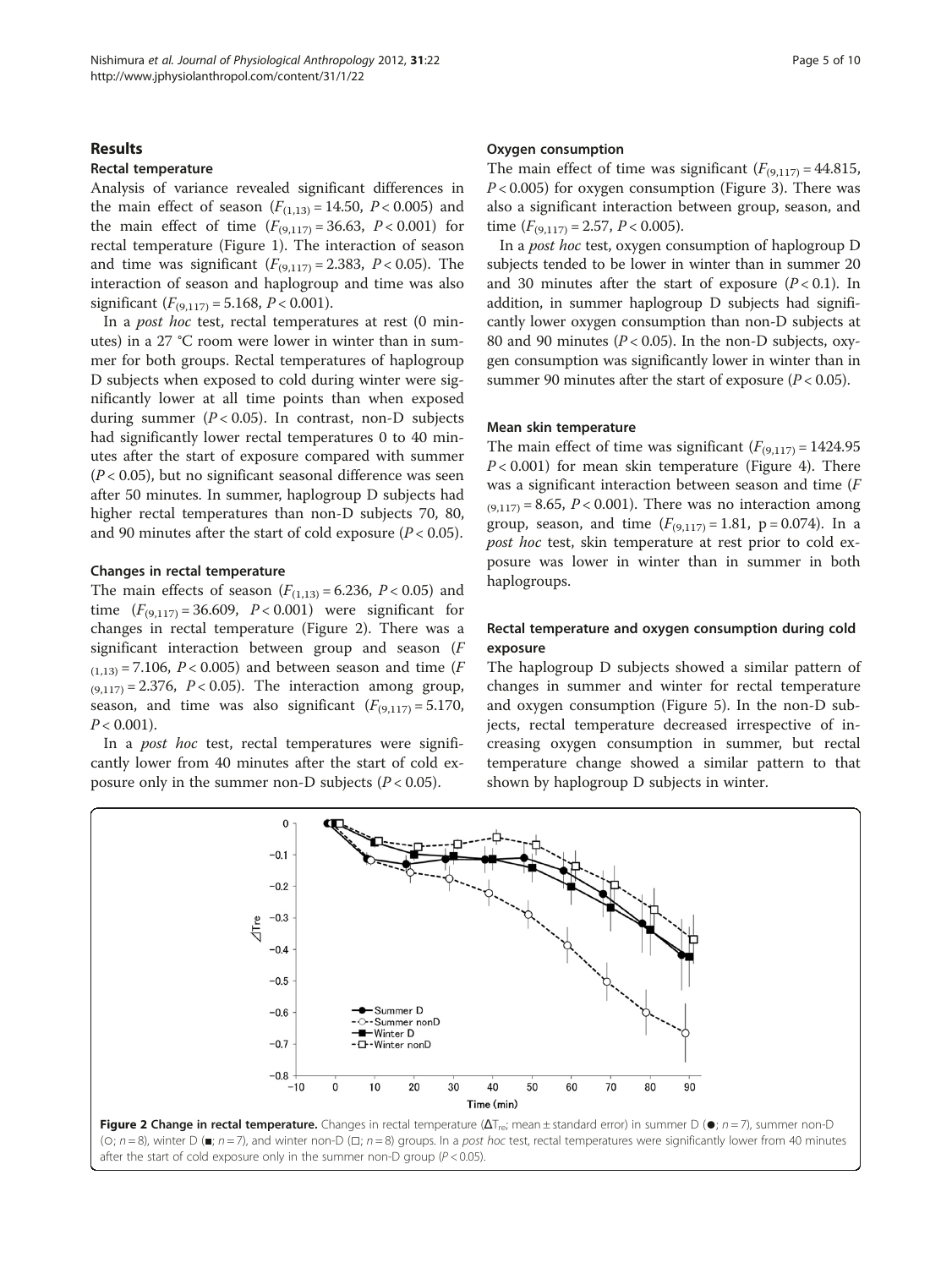Respiratory exchange ratio The main effects of time  $(F_{(9,117)} = 9.666, P < 0.001)$  and season  $(F<sub>(1,13)</sub> = 6.694 P < 0.05)$  were significant for the respiratory exchange ratio (Figure [6\)](#page-6-0). There was a significant interaction between season and time  $(F_{(9,117)} =$ 2.512,  $P < 0.05$ ). More specifically, the respiratory exchange ratio was lower in winter than in summer. In a post hoc test, the respiratory exchange ratio in the haplogroup D subjects was significantly lower in winter than in summer 10 and 20 minutes after the start of exposure and tended to be lower at 0, 30, 40, and 50 minutes  $(P < 0.1)$ .

## Distal skin temperature

The main effect of time was significant  $(F_{(9,117)} =$ 3381.677,  $P < 0.001$ ) for distal skin temperature (mean



<span id="page-5-0"></span>

Figure 3 Oxygen consumption. Changes in oxygen consumption (mean ± standard error) in summer D ( $\bullet$ ; n = 7), summer non-D ( $\circ$ ; n = 8), winter D ( $\equiv$ ; n = 7), and winter non-D ( $\Box$ ; n = 8) groups. \*P < 0.05 compared with summer D ( $\bullet$ ) and summer non-D ( $\bigcirc$ ),  ${}^{a}P$  < 0.05,  ${}^{a}P$  < 0.15,  ${}^{a}P$  < 0.1 compared with summer D ( $\bullet$ ) and winter D ( $\bullet$ ), and  $\overline{P}$  < 0.05,  $\overline{P}$  < 0.1 compared with summer non-D (O) and winter non-D ( $\Box$ ). In a post hoc test, haplogroup D oxygen consumption tended to be lower in winter than in summer 20 and 30 minutes after the start of exposure (P < 0.1). In addition, in summer haplogroup D subjects had significantly lower oxygen consumption than non-D subjects at 80 and 90 minutes ( $P < 0.05$ ).

Time (min)

Non-D oxygen consumption was significantly lower in winter than in summer 90 minutes after the start of exposure ( $P < 0.05$ ).

 $11$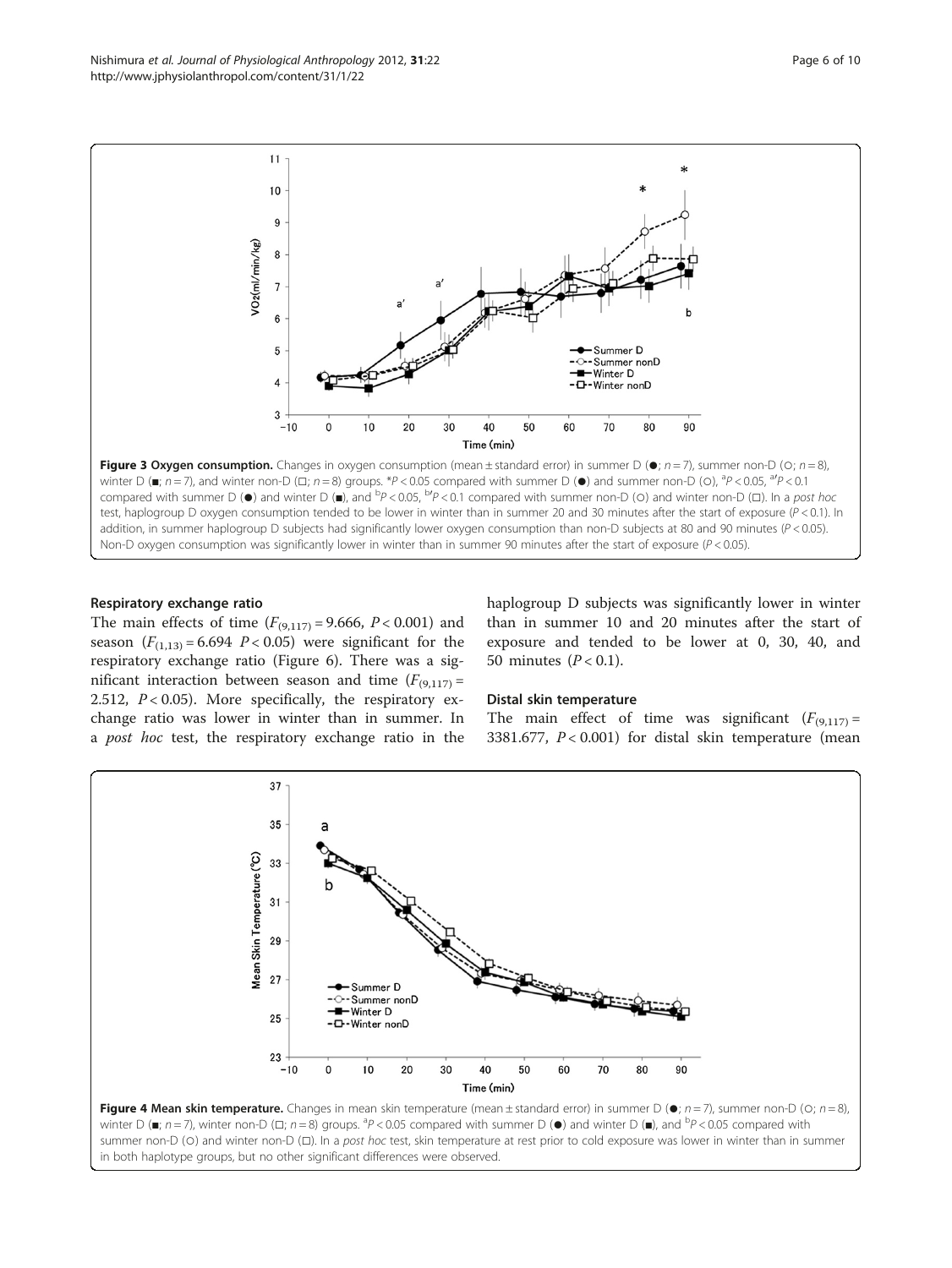<span id="page-6-0"></span>

temperature of the forearm, back of the hand, dorsal side of the foot, and thigh corrected for body surface area; Figure [7](#page-7-0)). There was a significant interaction between season and time  $(F_{(9,117)} = 11.714, P < 0.001)$ , and a tendency towards an interaction among haplogroup, season, and time  $(F_{(9,117)} = 3.427, P < 0.1)$ . Mean distal skin temperature in both haplotype groups was significantly lower in winter than in summer 0 and 10 minutes after the start of cold exposure, but no differences were seen after that.

No significant differences were seen in any other index (blood pressure, subjective evaluation).

exposure and tended to be lower at 0, 30, 40, and 50 minutes ( $P < 0.1$ ).

# **Discussion**

The present study aimed to elucidate the relationship between seasonal acclimatization and haplogroup difference, with better cold tolerance defined as a smaller increase in energy metabolism in response to a decrease in rectal temperature. Statistical analyses suggested that the haplogroup, season, and duration of exposure influenced both changes in rectal temperature and increases in oxygen consumption due to cold stimulation. More specifically, the results suggested that genetic factors play a part in changes in rectal temperature and the increase in oxygen consumption, and these may be important associations.

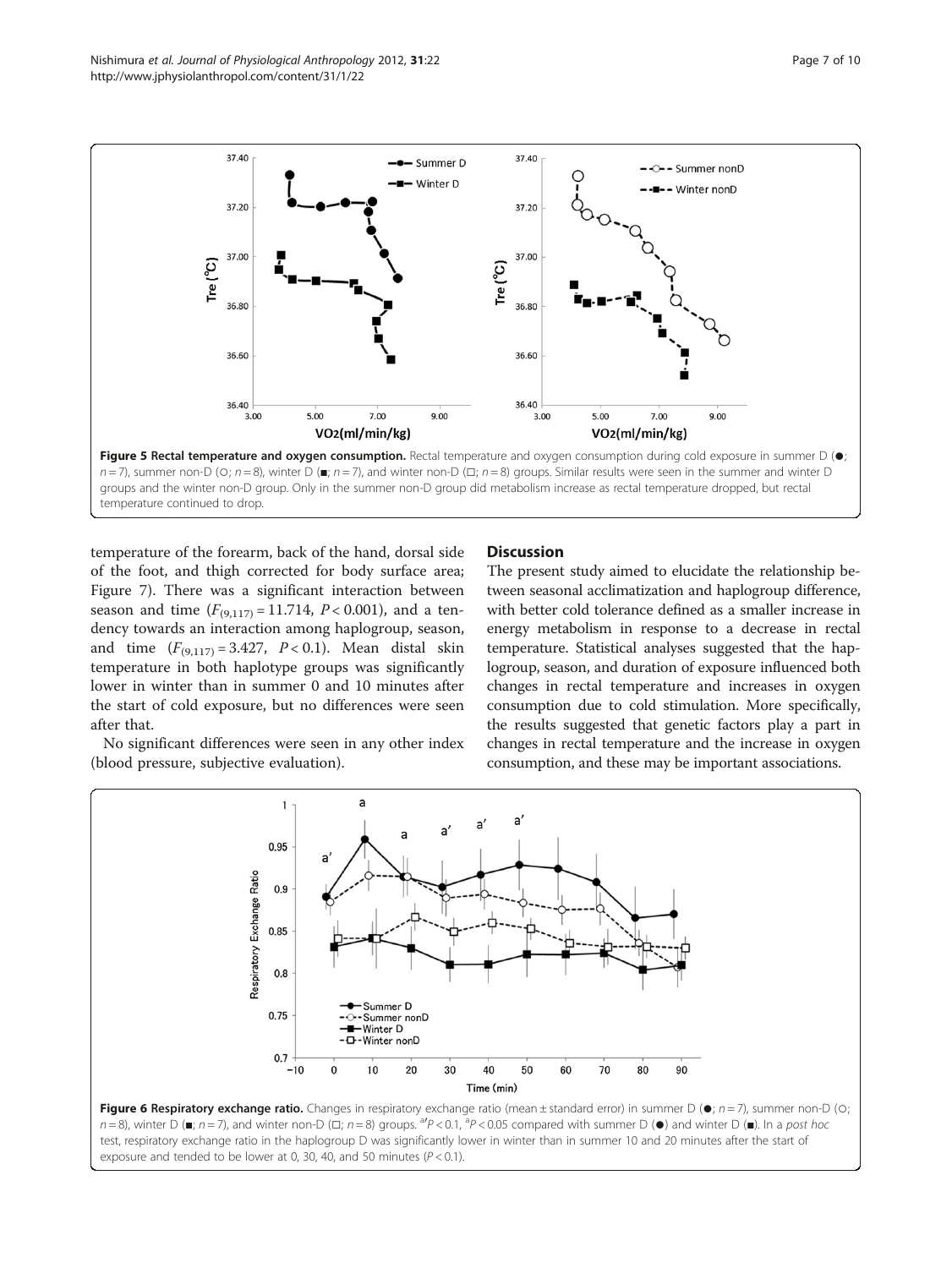The decrease in rectal temperature in summer was smaller in the haplogroup D group than in the non-D group, but no differences were seen between groups in winter (Figures [1](#page-3-0) and [2\)](#page-4-0). The thermoregulation response possibly changed due to seasonal cold acclimatization.

In a previous study, we reported that haplogroup D subjects showed strong tolerance to cold exposure in summer, with a small increase in energy, a small decrease in rectal temperature, and high NST in the body core [\[39](#page-9-0)]. In winter, haplogroup D subjects showed the same degree of decrease in rectal temperatures as in summer, but a tendency towards smaller energy consumption 20 and 30 minutes after the start of exposure compared with summer (Figure [3](#page-5-0)). In haplogroup non-D subjects, the decrease in rectal temperature in winter was the same as in haplotype D subjects and was smaller than the decrease in summer, and oxygen consumption was lower in winter than in summer 90 minutes after the start of exposure (Figure [3](#page-5-0)). Although the time period varied between groups, oxygen consumption was found to decrease in winter. These results provide an explanation for the type of seasonal cold acclimatization shown by haplogroup D subjects. The lack of difference in oxygen consumption 90 minutes after the start of exposure agrees with reports of no change in thermogenesis [\[16](#page-9-0)-[18\]](#page-9-0), and the decrease in oxygen consumption 20 to 30 minutes after the start of cold stimulation agrees with other studies that report a delay in shivering and a decrease in thermogenesis [\[13,14\]](#page-9-0). In contrast, oxygen consumption in non-D subjects was lower in winter than in summer 90 minutes after the start of exposure, which agrees with reports of a decrease in thermogenesis [[2\]](#page-9-0).

Cold acclimatization has been explained as enhanced insulation function and a change in metabolism. However, results for the distal skin temperature did not show a seasonal difference in the heat loss suppression response (Figure 7). Furthermore, rectal temperature decreased in winter, suggestive of acclimatization that is similar to isolative hypothermic adaptation in both group. However, a characteristic of haplogroup D subjects is a significantly lower respiratory exchange ratio in winter than in summer throughout the transition (Figure [6](#page-6-0)). Haplogroup D subjects may metabolize more lipids in winter than in summer, suggesting involvement of NST by lipid metabolism. For Japanese people, cold acclimatization has been reported to metabolize lipids better in winter and they also have a higher basal metabolic rate in winter [\[43](#page-9-0)]. In addition, thyroid hormone increases in winter for increased NST [[44\]](#page-9-0). In association with these observations, although individual differences exist, brown adipose cells are generally more active in winter than in summer [\[31](#page-9-0)]. As seen by the decrease in the respiratory exchange ratio in haplotype D subjects during the first half of cold exposure in winter, it is possible that brown adipose cell activity begins increasing immediately after exposure, leading to an increase in NST from brown adipose cells that precedes ST. This hypothesis suggests that metabolism in mitochondria as a base may come to depend on lipids, irrespective of ST and NST. In either case, the amount of heat is larger in metabolism of lipids, indicating that efficient energy consumption occurred. The characteristic of haplogroup D individuals being good at metabolizing lipids may be indirectly related to a resistance to obesity and lifestyle-related diseases in this



<span id="page-7-0"></span>

36

34  $32$ 

a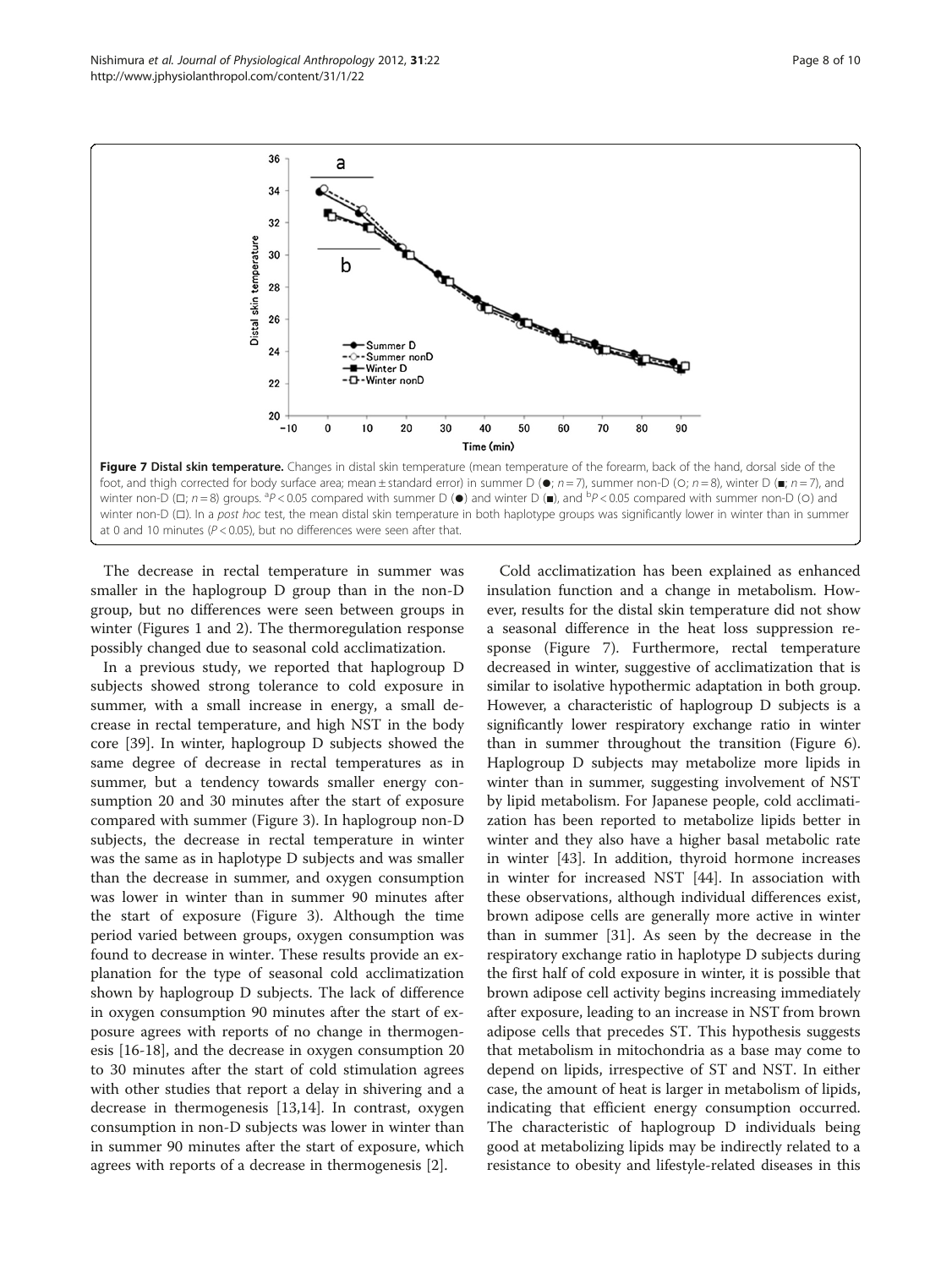<span id="page-8-0"></span>haplotype [\[45](#page-9-0)]. In other words, these results suggest that the type of seasonal cold acclimatization shown by haplogroup D is based on suppressing heat loss and is more dependent on lipids. Rather than ST, increased activity of brown adipose cells leads to more efficient NST. As a result, oxygen consumption decreases during the initial stage following the onset of cold stimulation (20 to 30 minutes), more energy is saved overall compared with summer, and rectal temperature is maintained. Haplogroup D people may have a type of seasonal cold acclimatization that relies on more efficient metabolism.

Acclimatization in haplogroup non-D may rely more on insulation compared with haplogroup D. If NST in brown adipose cells increased, the decrease in respiratory exchange ratio would also be large in the haplogroup non-D. However, the decrease in haplogroup non-D was smaller than that observed in haplogroup D subjects, and there was no significant seasonal difference (Figure [6](#page-6-0)). In contrast to haplogroup D, there is little variation in the respiratory exchange ratio, so variation in lipid metabolism would also be expected to be small. Haplotype non-D subjects reduce their core body temperature and suppress the loss of heat from the body surface, thereby suppressing the decrease in rectal temperature as well as the rise in thermogenesis. This is suggestive of hypothermic/isolative adaptation cold acclimatization. These results agree with previous studies reporting lower skin and core body temperatures [[13,16\]](#page-9-0) and a decrease in thermogenesis in winter [\[2,13-](#page-9-0) [15\]](#page-9-0). This is the most frequently reported type of cold acclimatization.

The above results suggest that the hypothesis for cold tolerance in summer is correct from the perspective of maintaining rectal temperature. That is, genetic effects become apparent from differences in latent thermoregulation capabilities to respond to cold stimulation that seem novel during this time. The difference in cold tolerance in winter may be reduced, because the effects of seasonal cold acclimatization are comparatively larger in the non-D group than in the D group. This is the first study to demonstrate different forms of acclimatization in different haplotypes. More specifically, it is possible that haplogroup D people use a more metabolic cold acclimatization method, while haplogroup non-D people use cold acclimatization that relies on suppression of heat loss, resulting in a reduction in the difference in cold tolerance in winter. This suggests that variations in cold tolerance responses and types of seasonal cold acclimatization are related to mtDNA polymorphism and are influenced by genetics. In addition to differences in experimental conditions and seasonal factors, the lack of consistency with results from previous studies may be due to the existence of physiological polytypism among

populations, with some relying on metabolism and some relying more on insulation.

In future studies, a genome-wide analysis approach is needed to quantify brown adipose cells involving basal metabolic rate or thyroid hormone and examine other genetic factors in addition to mtDNA polymorphism, as well as a larger sample size to enable statistical analysis. In particular, it is necessary to continue accumulating physiological and anthropological data in order to determine whether the group differences observed in the present study were the result of functional differences due to mtDNA polymorphism or due to another factor, such as population structure or the hitchhiking effect. These findings are probably important for discussions of physiological anthropology.

# Conclusions

Inter-group differences in rectal temperature and oxygen consumption are seen in summer but not in winter. This may be because cold tolerance is supplemented by seasonal acclimatization. The change in the respiratory exchange ratio suggests that the haplogroup D changes metabolism more, while haplogroup non-D rely more on insulation. This may mean that there is a relationship between mtDNA polymorphism and physiological polytypism, with a tendency towards either metabolic adaptation or isolative adaptation within population.

#### Abbreviations

mtDNA: mitochondrial DNA; PCR: polymerase chain reaction; ST: shivering thermogenesis; NST: nonshivering thermogenesis.

#### Competing interests

The authors declare that they have no competing interests.

#### Authors' contributions

TN and SW contributed to the design of the experiments. MM and YN contributed to data collection and analysis. YH and RK contributed to the genetic analysis. All authors read and approved the final manuscript.

#### Acknowledgements

We thank Prof. Hiroki Oota for the helpful comments and discussion of genetic religion about this study. This work was funded by the Grant-in-Aid for Scientific Research (A) (23247044).

#### Author details

<sup>1</sup>Graduate School of Design, JSPS Research Fellow DC, Kyushu University, Fukuoka 815-8540, Japan. <sup>2</sup>Graduate School of Integrated Frontier Sciences Kyushu University, Fukuoka 812-8581, Japan. <sup>3</sup>School of Agriculture, Tokai University, Kumamoto 869-1404, Japan. <sup>4</sup> Department of Forest and Forest Products Sciences, Faculty of Agriculture, Kyushu University, Fukuoka 812-8581, Japan. <sup>5</sup>Department of Human Science, Faculty of Design, Kyushu University, Fukuoka 815-8540, Japan.

#### Received: 10 April 2012 Accepted: 13 August 2012 Published: 28 August 2012

#### References

1. Hammel HT, Elsner RW, Le Messurier DH, Andersen HT, Milan FA: Thermal and metabolic responses of the Australian Aborigines to moderate cold in summer. J Appl Physiol 1959, 14:605–615.